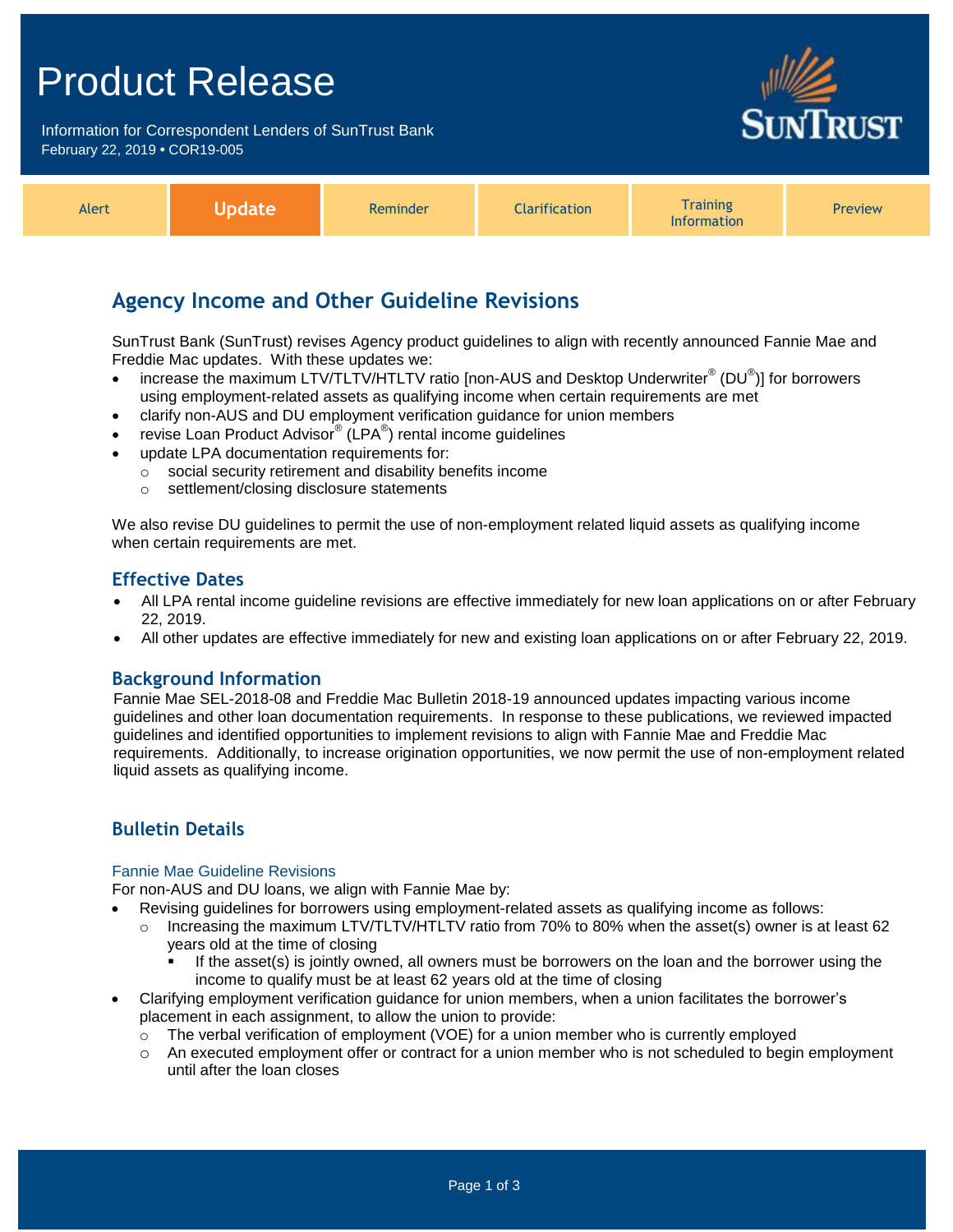# Product Release

Information for Correspondent Lenders of SunTrust Bank February 22, 2019 **•** COR19-005



## **Bulletin Details, continued**

#### Fannie Mae Guideline Revisions, continued

For DU loans, we now permit the use of non-employment related assets as qualifying income when certain requirements are met. See the applicable before and after matrix for complete details.

 Use Special Feature Code (SFC) 579 to identify a mortgage with non-employment related assets used for qualifying income.

**Note**: [Click here](https://www.truistsellerguide.com/manual/cor/general/Instructions%20for%20Entering%20SFCs.pdf) for the appropriate process to notify SunTrust of this required SFC. This information is also located within Section 1.08: Loan Delivery and Purchase Review of our *Correspondent Seller Guide*.

#### Freddie Mac LPA Guideline Revisions

We align with Freddie Mac by:

- Revising rental income guidelines as follows:
	- $\circ$  Removing the requirement that the net rental income considered for qualification must not exceed 30% of the borrower's monthly qualifying income unless the borrower has a minimum of one-year rental management experience
	- o Adding the following requirements:
		- The borrower must own a primary residence to use rental income to qualify when purchasing a new rental (i.e., investment) property, and
		- Whether purchasing a new rental property or converting a primary residence to a rental property, if the borrower does not have a minimum of one-year investment property management experience:
			- The rental income can only offset the principal, interest, taxes and insurance (PITI) of the rental property, and
			- Rental income exceeding the PITI cannot be added to the borrower's gross monthly income to qualify
	- o Reducing the number of years of tax returns required
		- Now, only the borrower's most recent federal income tax return, in lieu of the most recent two years' federal income tax returns, is required; rental income must be annualized unless the mortgage file documents that the property was renovated or purchased late in the prior calendar year
- Revising documentation requirements for social security retirement income and disability benefits income granted by the Social Security Administration to permit:
	- o A copy of the Social Security Administration benefits verification letter; *or*
	- $\circ$  Documentation evidencing current receipt of social security retirement or disability benefits
- Permitting the use of an alternative form (required by law) to meet the settlement/closing disclosure statement documentation requirement under the following guideline topics: "Sale or Refinance of Real Property," "Secondary Financing" (including Community Seconds® / Affordable Seconds® ), and "Delayed Financing Cash-Out Refinance"

#### Before and After Matrices

- [Click here](http://www.truistsellerguide.com/manual/cor/products/Cr19-005BA%20-%20Fannie.pdf) to see the before and after matrix for a detailed overview of all Agency non-AUS and DU updates.
- [Click here](http://www.truistsellerguide.com/manual/cor/products/Cr19-005BA%20-%20LPA%20Rental%20Income.pdf) to see the before and after matrix for a detailed overview of the Agency LPA rental income updates.
- [Click here](http://www.truistsellerguide.com/manual/cor/products/Cr19-005BA%20-%20Excludes%20LPA%20Rental%20Income.pdf) to see the before and after matrix for a detailed overview of all other Agency LPA guideline updates.

#### Revised Materials

Click [Agency Loan Programs](https://www.truistsellerguide.com/manual/cor/products/CAgency.pdf) and [Correspondent Agency Overlay Matrix](https://www.truistsellerguide.com/manual/cor/products/CAgencyCreditOverlays.pdf) to review the revised product materials.